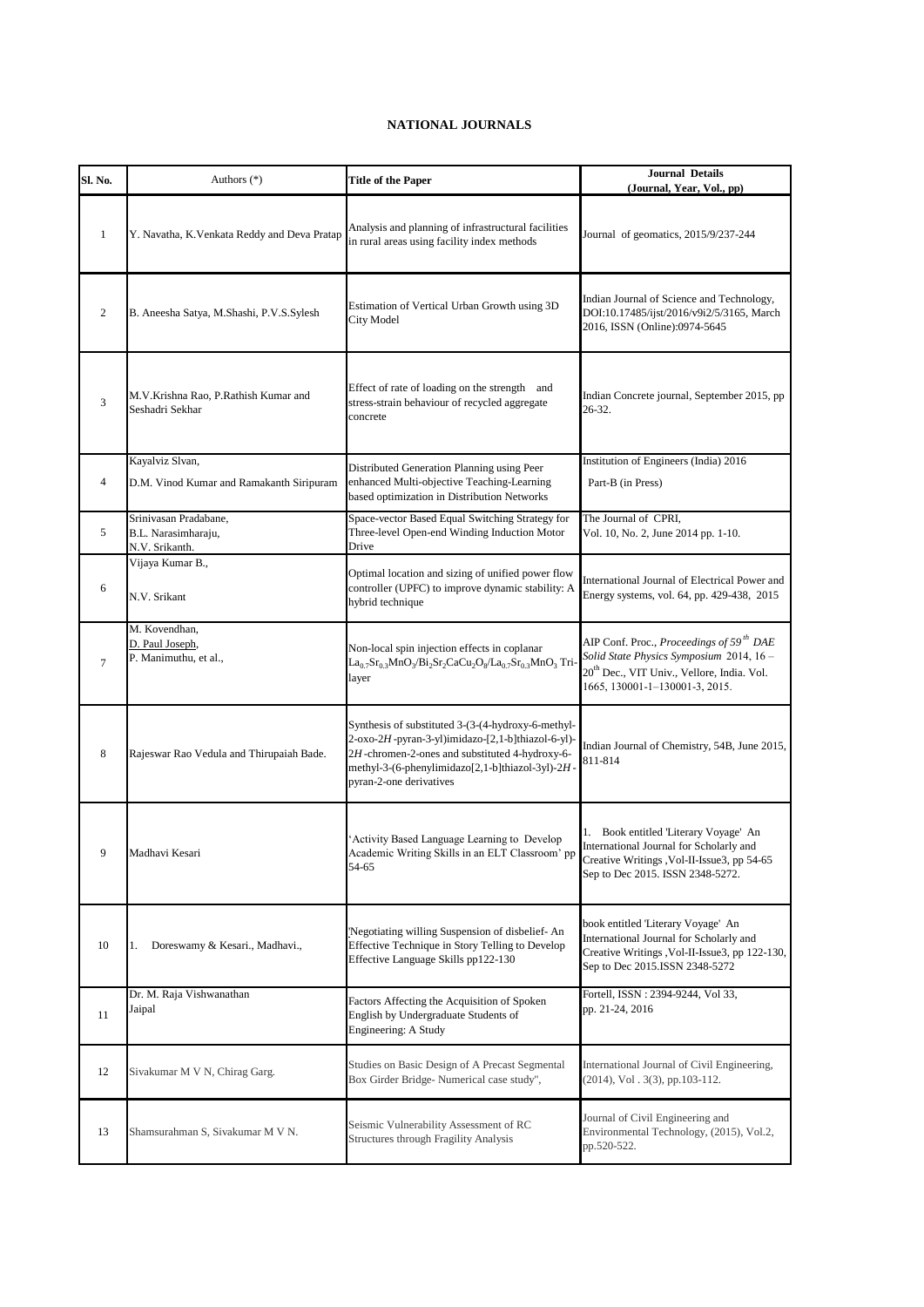| 14 | K.L.Radhika and P.Rathish Kumar                                                                                                                     | Compressible Packing Model (CPM)- An alternate<br>Mix Design Methodology for Self Compacting<br>Concrete                                                                                                              | Journal of Civil Engineering and<br>Construction Review. Vol 27, September<br>2014, No.9, Pg 78-86                                                                                  |
|----|-----------------------------------------------------------------------------------------------------------------------------------------------------|-----------------------------------------------------------------------------------------------------------------------------------------------------------------------------------------------------------------------|-------------------------------------------------------------------------------------------------------------------------------------------------------------------------------------|
| 15 | P.Rathish Kumar T.Oshima, S.Mikami,<br>T.Yamazaki                                                                                                   | Damage detection at multiple locations in<br>reinforced concrete structures using algorithm<br>based on transfer function estimate                                                                                    | The Indian Concrete Journal, August 2014,<br>Vol. 88, No. 8, Pages 33-43.                                                                                                           |
| 16 | M. Chandra Sekhar &                                                                                                                                 | Modelling Pollutants in Krishna River using<br>Adaptive Neuro-Fuzzy Inference Systems                                                                                                                                 | Journal of Institution of Engineers (India)<br>Series A, DOI: 10.1007/s40030-14-0064-0                                                                                              |
| 17 | N V Umamahesh<br>Srinivasan Pradabane,<br>B.L. Narasimharaju,<br>N.V. Srikanth.                                                                     | Space-vector Based Equal Switching Strategy for<br>Three-level Open-end Winding Induction Motor<br>Drive                                                                                                              | The Journal of CPRI.<br>Vol. 10, No. 2, June 2014 pp. 1-10.                                                                                                                         |
| 18 | Bala Raju, A. and Venkatachalam, R.                                                                                                                 | Time Response of Automobile Suspension System<br><b>Using Full Car Model</b>                                                                                                                                          | Journal of Engineering, Science and<br>Management Education, Vol. 7, No. 1, 2014,<br>pp. $48 - 53$                                                                                  |
| 19 | K.Viswanath Allamraju,<br>K. Srikanth                                                                                                               | Design and experimental study of energy<br>scavenging device by considering fatigue failure<br>and durability of ferroelectric material,<br>International conference on fatigue, durability and<br>fracture mechanics | Journal of materials science & surface<br>engineering                                                                                                                               |
| 20 | K Arun Vikram, Ch.Ratnam, K<br>SankaraNarayana,<br><b>B</b> Satish Ben                                                                              | Assessment of surface roughness and MRR while<br>machining brass with HSS tool and carbide inserts                                                                                                                    | Indian Journal of Engineering & Materials<br>Sciences, Vol. 22, pp. 321-330, 2015                                                                                                   |
| 21 | N.Selvaraj                                                                                                                                          | An effective hybrid heuristic to solve multi<br>objective flexible job shop scheduling problems                                                                                                                       | Academic journal of science Vol; 3(1),2014<br>pp 61-73                                                                                                                              |
| 22 | N.Selvaraj                                                                                                                                          | Reduced clearance variation in smart matching<br>components by using genetic algorithm                                                                                                                                | Journal of association of engineers INDIA<br>Vol:84, no:1 and 2 2014                                                                                                                |
| 23 | P. Ramlal and<br>S Srinivas                                                                                                                         | 'Personal Identification: Tame the TIGERS"                                                                                                                                                                            | The Management Researcher, Jan - June<br>2014, Vol. 1, Issue: 1, Pg. No. 28-35                                                                                                      |
| 24 | G.Sunitha                                                                                                                                           | 'A Sudy on micro finance jinx and its remedies in<br>Andhrapradesh"                                                                                                                                                   | Galaxy International Interdisciplinary<br>Research Journal, Vol. 3, Issue 2, Feb 2015<br>ISSN. 2347-6915                                                                            |
| 25 | Ch.RamReddy,<br>Rishi Raj Kairi                                                                                                                     | Numerical study of boundary layer flow of an<br>electrically conducting Newtonian fluid with<br>variable electric conductivity                                                                                        | Research Journal of Pure Science, 2014, Vol.<br>1(2), pp. 81-92                                                                                                                     |
| 26 | Ch.RamReddy,<br>Rishi Raj Kairi                                                                                                                     | A novel spectral relaxation method for cross-<br>diffusion effects on MHD mixed convection in the<br>boundary layers on an exponentially stretching<br>surface                                                        | Research Journal of Pure Science, 2014, Vol.<br>$1(2)$ , pp. 103-116                                                                                                                |
| 27 | M. Kovendhan,<br>D. Paul Joseph,<br>P. Manimuthu, et al.,                                                                                           | 100 MeV $O^{7+}$ irradiation induced red shift in the<br>band gaps of 3 wt% 'Li' doped $Nb_2O_5$ thin film                                                                                                            | AIP Conf. Proc., Proceedings of 58 <sup>th</sup> DAE<br>Solid State Physics Symposium 2013, 17-<br>21 <sup>st</sup> Dec., Thapar Univ., Patiala, India. Vol.<br>1591, 2014, 901-903 |
| 28 | Vedula, Rajeswar Rao, Penta, Santhosh                                                                                                               | An efficient improved one-pot synthesis of<br>thiazolo <sup>[2,3-c</sup> ][1,2,4]triazol-5-yl)-2H-chromen-2-<br>one derivatives via multi-component approach                                                          | IJC-B, 2014, 53B, 115-119.                                                                                                                                                          |
| 29 | T V Sagar, N Sreelatha,<br>G Hanmant, K<br>Upendar,<br>N Lingaiah,<br>K S Rama Rao,<br>C.V.V. Satyanarayana,<br>I A K<br>Reddy,<br>P. S. Sai Prasad | Methane reforming with carbon dioxide over La-<br>Nix-Ce1-x mixed oxide catalysts                                                                                                                                     | Indian Journal of Chemistry, 2014, 53A, 478-<br>483.                                                                                                                                |
| 30 | D.S.Kesava Rao                                                                                                                                      | The A(E)ffective Teacher                                                                                                                                                                                              | Kakatiya Journal of English Studies, Vol<br>34/2015,pp.91-96<br>JELTAL www.jeltal.com; ; Volume 2,<br>Issue-4, December 2014; ISSN: 2347-6575                                       |
|    | Vishwanathan M.R                                                                                                                                    | Interrogating the post-method condition: are we<br>there yet?                                                                                                                                                         | pp. 65-72                                                                                                                                                                           |
| 31 | Vishwanathan M.R                                                                                                                                    | What? Literature!: Taking a relook at using<br>literature in the ESL classroom                                                                                                                                        | www.fortell.org; Issue 30; ISSN No: 2229-<br>6557.                                                                                                                                  |